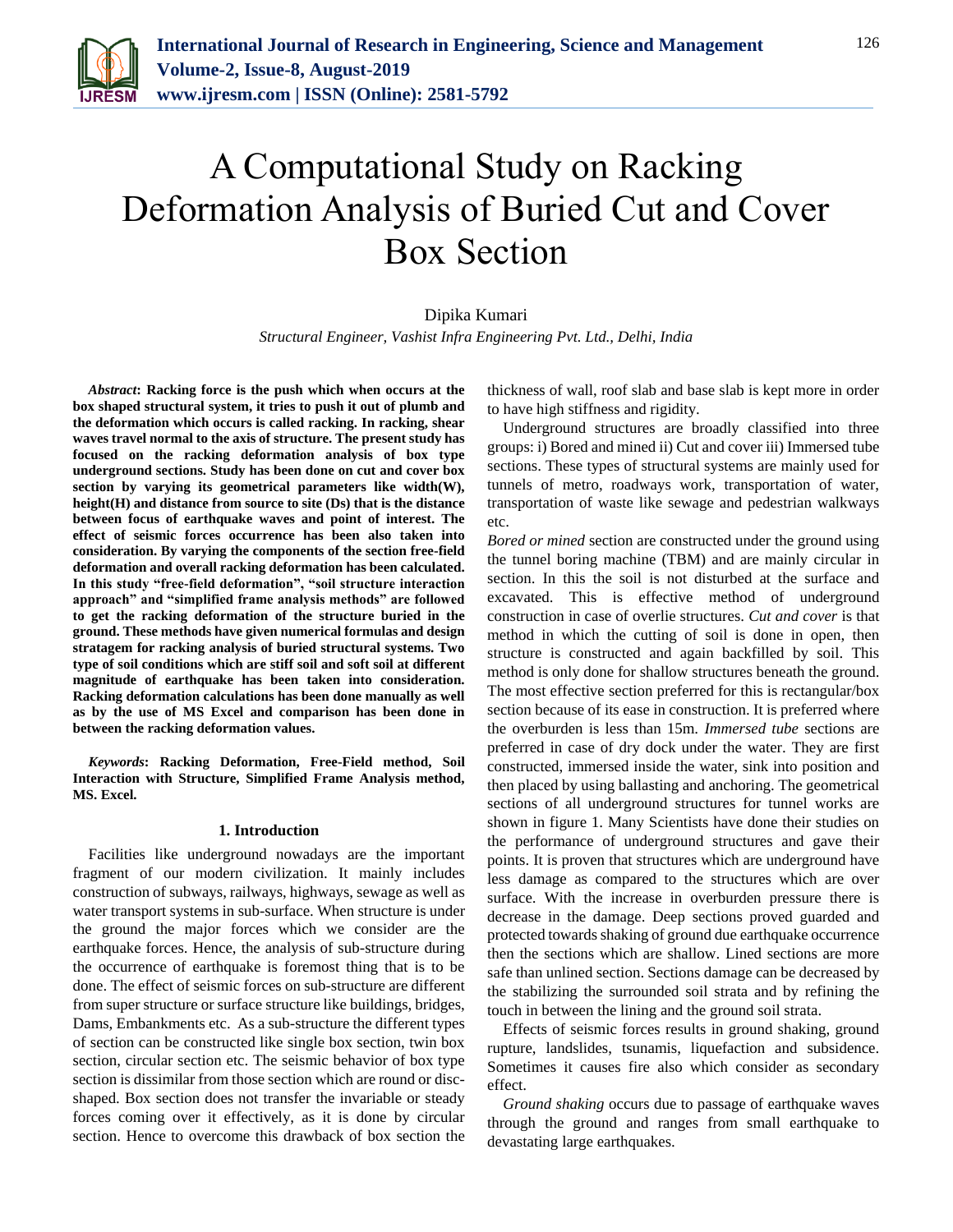

## **International Journal of Research in Engineering, Science and Management Volume-2, Issue-8, August-2019 www.ijresm.com | ISSN (Online): 2581-5792**

*Ground rupture* occurs when earthquake waves travel along a fault actually break the earth's surface.



Fig. 1. Cross Section of Tunnels a) Cut and Cover (Rectangle), b) Bored and Mined, c) Twin Box Cut and Cover (Mid Wall), d) Cut and Cover Section (e), (f) Immersed Sections (Single and Multiple cellular box/tube)

*Landslides* occurs due to the continuous shaking of ground and by direct rupture. *Tsunamis* also called as tidal waves are the series of water waves which occurs when seafloors move vertical along with the earthquake waves. *Liquefaction* occurs when soil sediment loses their solidity and made to float on ground in groundwater. *Subsidence* occurs when sand blows, sand volcanoes, form when pressurized jets of ground water break through the surface. The other factors which effects underground structures are the shape, structure's depth from ground, dimensioning of the structure and surrounding soil properties etc. The behavior of underground section is considered as beam which is elastic in nature and subjected to distortions by the soil strata around the section. There are different types of structure deformations due to the motion of



Fig. 2. Effect and Deformation Due to Seismic Waves

*Axial compression and extension* which occurs due to the component of earthquake wave that produce motion parallel to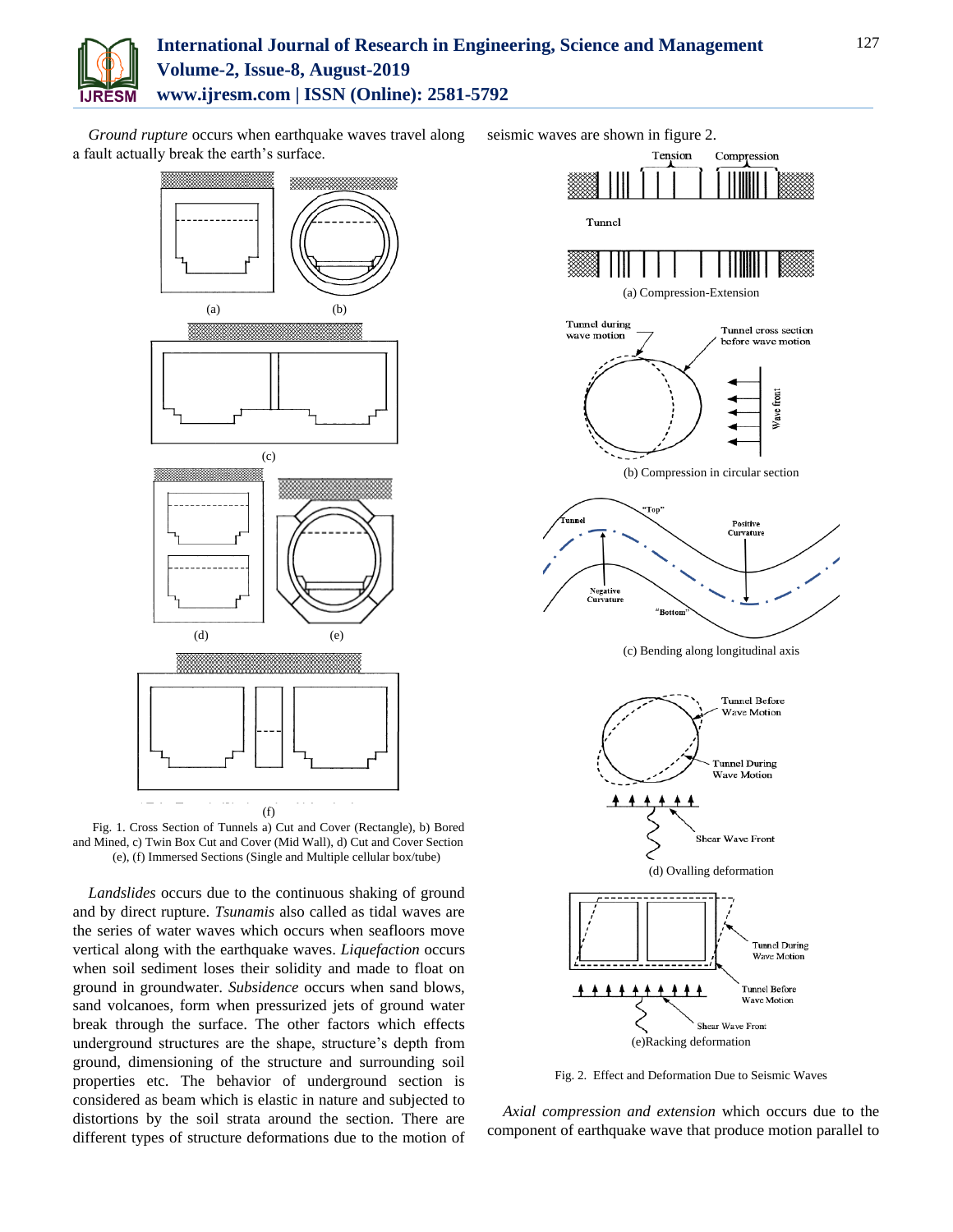

the axis of the section and results in compression and tension. *Longitudinal bending* occurs due to the particle motion perpendicular to the longitudinal axis. *Ovalling and racking* deformations occurs in the structure when shear wave travels normal to the section axis which results in the distortion in the shape of the structure.

Seismic racking deformation can be done by various design approaches. There are different methods which can be implemented are Dynamic earth pressure approach, Free-field deformation approach, Soil structure interaction finite-element analysis and Simplified frame analysis approach. The present study deals with the racking deformation of structures. The present study focused on racking deformation analysis by combined approach of all methods which are mentioned in the abstract. Free-field deformation describes ground strains caused by earthquake waves in the absence of structure or excavation. These deformations do not take the influence of interaction between the structure and the surrounding soil strata. This method is easy to understand and effective design tool when distortions produced due to seismic waves are small. In soil structure interaction approach the design of cut and cover rectangular/box section requires keen consideration of soil structure interaction because of increased structure stiffness and potential towards the large deformations due to shallow burial. It gives best soil structure system. It gives best results in complicated section with variable soil properties. It is suitable in all conditions. Simplified frame analysis approach provides an easy and adequate design of rectangular structures. It gives good approximation of soil structure interaction. It provides good structural response.

#### **2. Design Procedure**

By using the free-field approach, soil structure interaction and simplified analysis method racking deformation analysis of buried structural system is done and various literature papers has been followed which are mentioned in the references. Following design steps are followed and racking deformation is obtained.

- a) Select the box section geometrical parameters like member sizes (W, H), Soil properties on basis of geotechnical report and history of earthquake occurred in that area according to present design requirements.
- b) Find out the maximum/peak ground acceleration  $(a<sub>max</sub>)$  on the basis of maximum design (MDE) and operating design earthquake (MDE).
	- i. *For cut and cover type box sections*  $MDE = 0.36g$  $ODE=0.18g$
	- ii. *For bored type sections*  $MDE = 0.24g$  $ODE = 0.12g$
- c) Selection of seismic zone (Z) as per the seismic activities of

the ground according to IS:1893-2002. Table 1 shows the zone factors for different seismic zones.

| Table 1                                   |      |          |        |                |  |  |
|-------------------------------------------|------|----------|--------|----------------|--|--|
| Seismic Zones According to IS:1893-2002   |      |          |        |                |  |  |
| Earthquake<br>$\mathbf{Zone}(\mathbf{Z})$ | П    | Ш        | IV     |                |  |  |
| Earthquake<br><b>Intensity</b>            | Low  | Moderate | Severe | Very<br>Severe |  |  |
| Zone<br><b>Factor</b>                     | 0.10 | 0.16     | 0.24   | 0.36           |  |  |

d) Calculate peak ground acceleration(as) at a specified depth (D) from the ground level up to the top level of box section.

$$
a_s = Depth Factor * a_{max}(MDE)
$$
 (1)

Depth factor is selected according to data given in table 2. As the depth of section/tunnel from the ground level increases, there is decrement in the ratio of ground movement at the section depth to the movement at the ground surface.

| Table 2                                                         |                                                    |  |  |  |
|-----------------------------------------------------------------|----------------------------------------------------|--|--|--|
| Ratio of Ground Movement at Depth to Movement at Ground Surface |                                                    |  |  |  |
| <b>Tunnel Depth</b>                                             | <b>Ratio of Ground Movement at Tunnel Depth to</b> |  |  |  |
| $(D_T)$                                                         | <b>Movement at Ground Surface</b>                  |  |  |  |
| $\leq$ =6                                                       | 1.0                                                |  |  |  |
| $6 - 15$                                                        | 0.9                                                |  |  |  |
| $15 - 30$                                                       | 0.8                                                |  |  |  |
| >30                                                             | 0.7                                                |  |  |  |

e) Calculate peak ground velocity  $(V_s)$  during the seismic wave propagation in the ground. The value of peak ground velocity  $(V_s)$  can be calculated by selecting the magnitude of earthquake  $(M_w)$ , Source to site distance  $(D_s)$ , type of soil and ratio of peak ground velocity to peak ground acceleration given in table 3.

$$
\frac{V_S}{a_{max}} = Ratio \tag{2}
$$

- f) Find out apparent velocity  $(C_m)$  of seismic wave propagation in soil. It is calculated on the basis of type of soil and number of blows(N) obtained from the standard penetration test. Different empirical and experimental formulas are given by equation 1.3, 1.4 and 1.5 are used according to the type of soil strata.
	- i. For silty sand  $C_m = 86 * N^{0.42}$  m/sec (3)
	- ii. For sand  $C_m = 79 * N^{0.434}$  m/sec (4)<br>iii. For all soils  $C_m = 82.6 * N^{0.43}$  m/sec (5)
	- For all soils  $C_m = 82.6 * N^{0.43}$  m/sec

In this study the stiff and soft soil are taken into consideration and equation 3 and 5 are used.

According to the data given in table 3 the shear wave velocity for soil sediments are shown in the table 4.

g) Calculation of maximum free-field shear strain of sub-strata  $(\gamma_{\text{max}})$ . It is calculated by obtaining the values of peak ground velocity  $(V_s)$  and apparent velocity  $(C_m)$  of shear wave.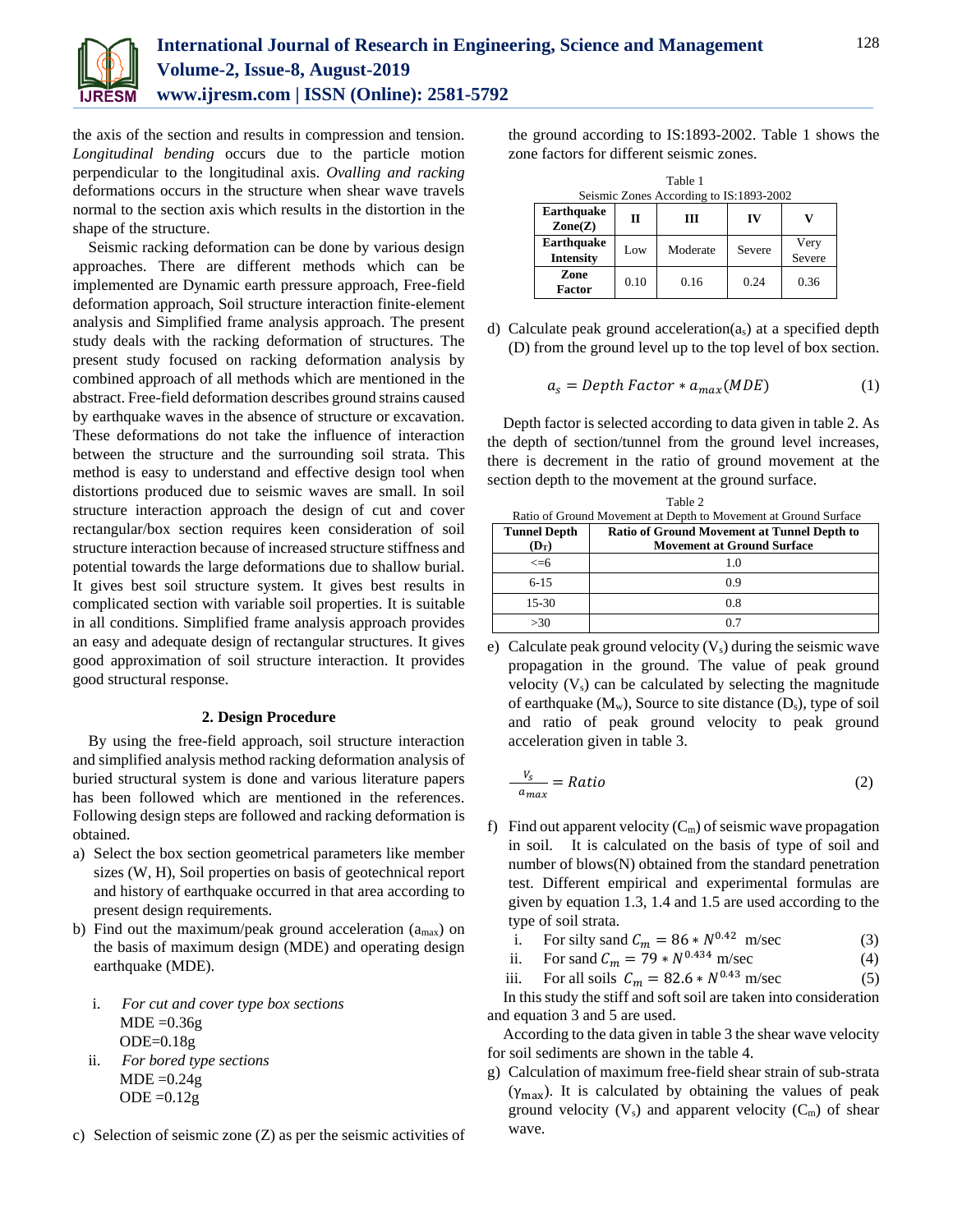

## **International Journal of Research in Engineering, Science and Management Volume-2, Issue-8, August-2019 www.ijresm.com | ISSN (Online): 2581-5792**

Table 3 Ratio of Peak Ground Velocity to Peak Ground Acceleration in Rock and Soil

|                   | ພບ⊥⊥              |                                                              |     |  |  |  |
|-------------------|-------------------|--------------------------------------------------------------|-----|--|--|--|
| Magnitude<br>of   |                   | cm<br>$\mathbf{V}_\mathrm{s}$ (<br>$=$ Ratio<br>$a_{max}(g)$ |     |  |  |  |
| <b>Earthquake</b> |                   | <b>Source to Site Distance, Ds (Km)</b>                      |     |  |  |  |
| $(M_w)$           | $0 - 20$          | 20-50                                                        |     |  |  |  |
| Rock              |                   |                                                              |     |  |  |  |
| 6.5               | 66                | 76                                                           | 86  |  |  |  |
| 7.5               | 97                | 109                                                          | 97  |  |  |  |
| 8.5               | 127               | 140                                                          | 152 |  |  |  |
|                   | <b>Stiff Soil</b> |                                                              |     |  |  |  |
| 6.5               | 94                | 102                                                          | 109 |  |  |  |
| 7.5               | 140               | 127                                                          | 155 |  |  |  |
| 8.5               | 180               | 188                                                          | 193 |  |  |  |
| <b>Soft Soil</b>  |                   |                                                              |     |  |  |  |
| 6.5               | 140               | 132                                                          | 142 |  |  |  |
| 7.5               | 208               | 165                                                          | 201 |  |  |  |
| 8.5               | 269               | 244                                                          | 251 |  |  |  |



h) Calculation for free-field distortion due to shear waves in sub-strata( $\Delta$ <sub>Free-Field</sub>). It depends upon the height of the section(H).

$$
\Delta_{Free-Field} = \gamma_{max} * H_S \tag{7}
$$

i) Calculation of shear modulus of soil/rock medium  $(G_m)$ . It depends upon the soil density ( $\rho$ ) and apparent velocity ( $C_m$ ) of the seismic wave/shear wave.

$$
G_m = \rho_m * C_m * C_m \tag{8}
$$

j) Calculation of flexibility ratio (F). Flexibility ratio for rectangular section can be calculated by both computational analysis and manual methods by implementing some formulas which are empirical or experimental on the basis of number of barrels.

#### *i. For more than one-barrel frame*

For this simplified approach is computational analysis in order to avoid the complexity of results.

$$
F = \frac{G_m * W_S}{f * H_S} \tag{9}
$$

f is the load required to have a unit deflection in the structure.

*ii.* For Single barrel frame (
$$
I_R = I_B
$$
)

In this the moment of inertia of roof slab  $(I_R)$ , invert slab  $(I_B)$ and moment of inertia of side walls (I<sub>S</sub>) are calculated.

$$
F = \frac{G_m}{24} \left[ \frac{H_S^{2*} W_S}{E^* I_W} + \frac{H^* W_S^2}{E^* I_R} \right]
$$
(10)

Where

E - Plane strain elastic modulus of frame

Ws-Width of the section(m)

 $H_s$ -Height of the section(m)

*iii.* For Single barrel frame 
$$
(I_R \neq I_B)
$$
  $G_{\text{m}} \times I_{\text{max}}^{H \times k} = 1$ 

$$
F = \frac{G_m}{12} \left[ \frac{H_S * W_S^2}{E * I_R} * \Psi \right]
$$
  

$$
\frac{(1+h)(a+3h)^2 + (a+h)(3h+1)^2}{(1+h)(a+3h)^2 + (a+h)(3h+1)^2}
$$
 (11)

$$
\Psi = \frac{(1+b)(a+3b)^2 + (a+b)(3b+1)^2}{(1+a+b)^2} \tag{12}
$$

$$
=\frac{I_R}{I_B} \tag{13}
$$

$$
b = \frac{I_R}{I_W} * \frac{H_S}{W_S} \tag{14}
$$

If

 $\overline{a}$ 

 $F = 0$ ; the structure is rigid and there is no occurrence of racking.  $F < 1$ ; the structure is taken as stiff relative to the medium and hence there is decrement in racking occurrence.

 $F = 1$ ; the structure and soil strata have identical stiffness, so the structure will undergo approximately free-field deformation.

 $F > 1$ ; the structure racking deformation is amplified relative to the free – field, though not because of dynamic amplification, but because of the cavity-like presence.

 $F \rightarrow \infty$ ; the structure does not have stiffness, so it will have deformations similar to the perforated ground.

k) Calculation of racking coefficient(R). Racking coefficient can be calculated by using graph for normalised structure deflections for circular and rectangular sections depending upon the flexibility ratio(F) and poisson's ratio ( $\mu$ ) shown in figure 3 and 4. The solid line shows the values for circular section and triangle shows the values for rectangular section. Present study has opted the empirical formula given by equation 15 to calculate the racking coefficient.

$$
R = \frac{4(1-\mu)}{[(3-4*\mu)]/F]+1}
$$
(15)

Fig. 3. Normalised Structure Deflections for Circular and Rectangular Sections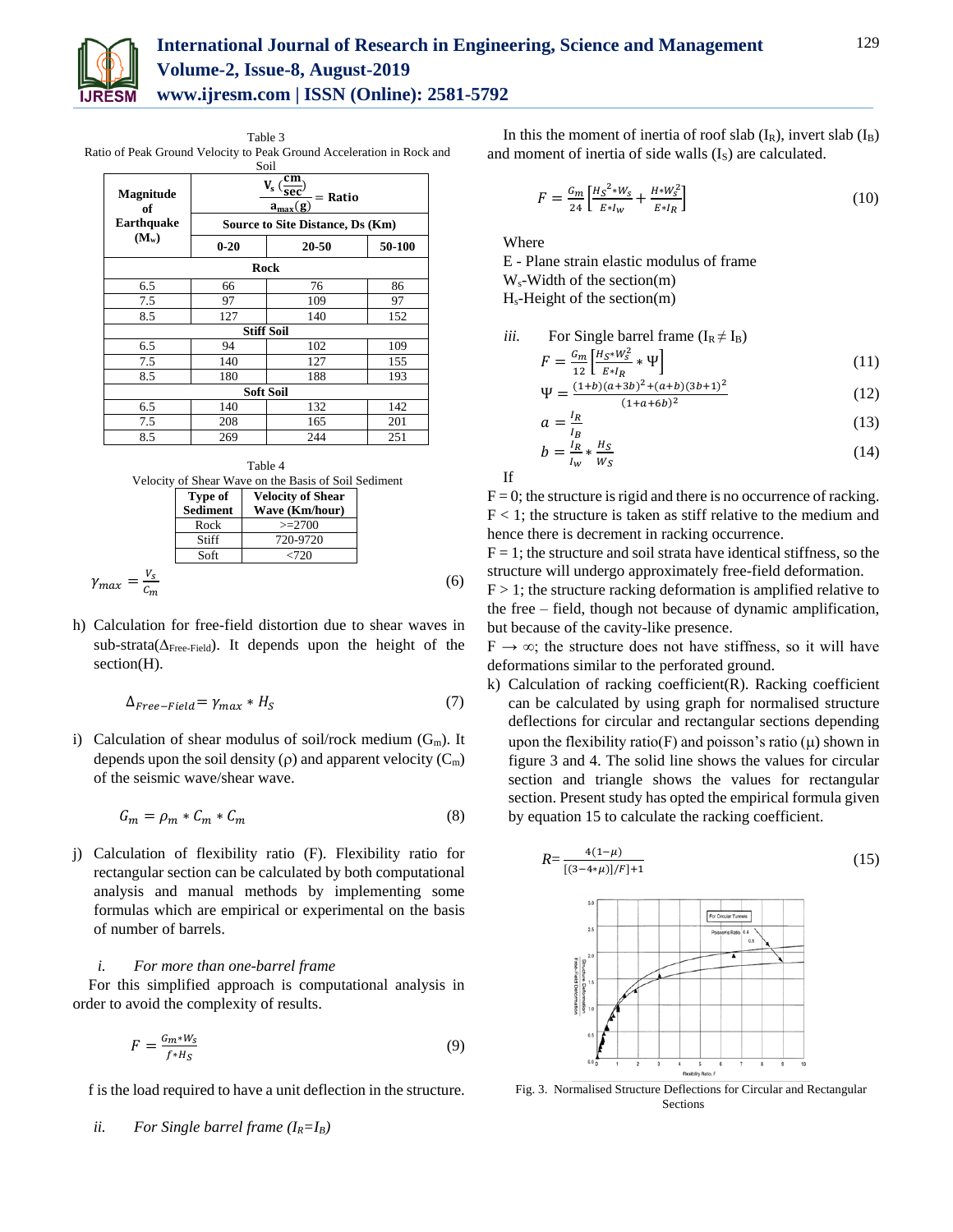



Fig. 4. Normalised Structure Deflections for Circular and Rectangular Sections

l) Calculation of over-all racking deformation of the structure  $(\Delta_{\text{Structure}}).$ 

$$
\Delta_{Structure} = R * \Delta_{Free-Field} \tag{16}
$$

Equation 16 is the product of racking coefficient (R) and free-field deformation ( $\Delta_{Free-Field}$ ). Figure 5 shows the simplified frame models of box section under the application of concentrated load at the top node/corner of the section(A) and application of uniformly varying load having load intensity zero at the bottom with some varying value of load at the top(B). By both the ways racking deformation is calculated in the structure. Frame analysis of this type is mainly done in software like Staad.Pro.

- m) Apply the racking deformation of the structure in simplified frame analysis.
- n) Internal forces which are produced in the structural member due to racking, add into the other loading components. If the permanent structure is modelled and designed for at-rest earth pressure condition, then no increase in pressure before or after the earthquake occurrence is not necessary to be taken into consideration in the analysis. If it is designed at active pressure condition, then active earth pressure as well as at-rest are taken into consideration for dynamic loading.



Fig. 5. Simplified Frame Model for Deep and Shallow Tunnels/Sections

- o) If the results formed in step "n" gives adequate structure capacity, then design is satisfactory otherwise revise.
- p) If there is increment in flexural strength in step "n", then the rotational ductility is to be checked. In case of in-elastic deformations special provisions are to be taken into consideration. For ODE and MDE the resulting deformation in the structure are kept within the elastic limit range. Redistribution of moments in the structure is done according to ACI 318 and acceptable plastic hinges deformation is taken into consideration for the structure. If the unacceptable plastic hinges pattern occurs then revision of design is to be done again. Maximum design earthquake (MDE) is termed as the maximum level of ground movement due to earthquake felt at the site. Operating design earthquake (ODE) is an earthquake which has probability of occurrence once in a design life of the structure or facility.
- q) If the strength criteria and ductility criteria do not match and deformation in the structure is getting exceeded to allowable deformation limits, then structure is redesigned and revised.
- r) Apart from the racking deformation the effect of vertical acceleration and longitudinal strain produced due the friction's drag is also taken into consideration.



Fig. 6. Formation of Acceptable Plastic Hinges in Single Structural Member for Buried Rectangular Box Section

Figure 6 and 7 shows the formation of acceptable and unacceptable formation of plastic hinges pattern in individual structural element. Formation of two plastic hinges on single member is acceptable but formation of three plastic hinges on single member is unacceptable.



Fig. 7. Formation of Unacceptable Plastic Hinges in Single Structural Member for Buried Rectangular Box Section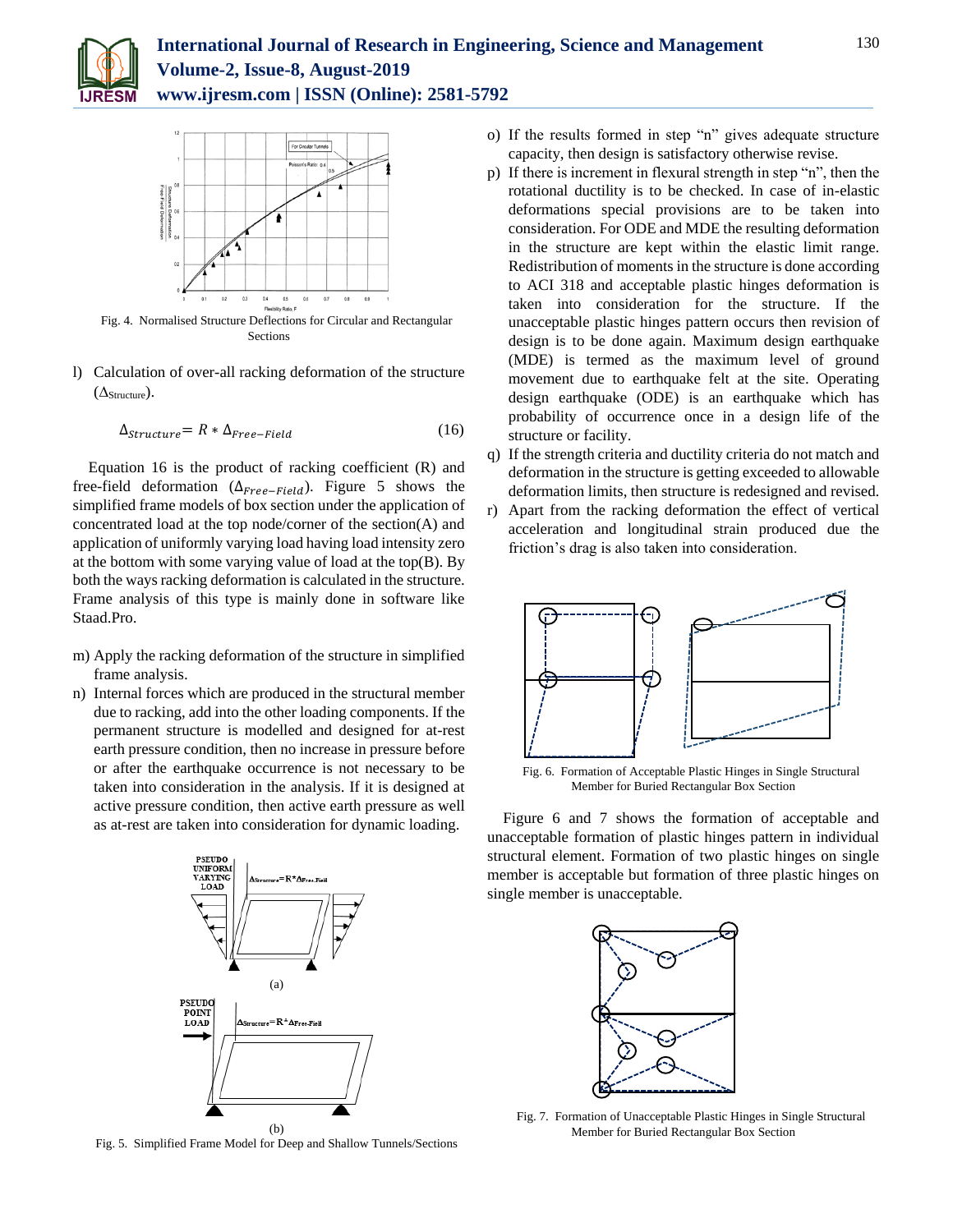

The vertical or upward earthquake forces which mainly occurs at the top of cut and cover section can be obtained by having product of peak ground acceleration in vertical direction and soil backfill mass.

#### **3. Geometrical Parameters and Soil Properties**

Geometrical parameters of buried structure which are used in this study are shown in table 5 and 6.

Table 6 shows the different cases that the present study has taken into consideration for the racking deformation analysis. Various combination of geometrical parameters given in table 5 are analyzed for two types of soil conditions which are stiff and soft under different magnitude of earthquake with variable site to source distance. Source is considered as the focus of the earthquake waves generation from where seismic waves starts travelling.

| <b>Section Geometrical Parameters</b> |           |                         |          |                        |                 |                   |  |
|---------------------------------------|-----------|-------------------------|----------|------------------------|-----------------|-------------------|--|
| $\mathbf{W}_\mathrm{s}$<br>(m)        | H.<br>(m) | $H_{\text{eff}}$<br>(m) | D<br>(m) | T <sub>RS</sub><br>(m) | $T_{BS}$<br>(m) | <b>Tsw</b><br>(m) |  |
| 6                                     |           | 3.5                     |          | 0.50                   | 0.50            | 0.50              |  |
| 6                                     | 6         | 5.5                     |          | 0.50                   | 0.50            | 0.50              |  |
| 6                                     | 12        | 11.5                    |          | 0.50                   | 0.50            | 0.50              |  |
| 6                                     | 16        | 15.5                    |          | 0.50                   | 0.50            | 0.50              |  |
| 6                                     | 20        | 19.5                    |          | 0.50                   | 0.50            | 0.50              |  |

Table 6 Different Cases for Racking Deformation Analysis

| Soil<br><b>Type</b> | $M_{w}$ | $\mathbf{D}_\mathrm{s}$<br>(km) |    |    | π.<br>▵ | N  | $\rho_w(kg/m^3)$ |
|---------------------|---------|---------------------------------|----|----|---------|----|------------------|
| Stiff               | 8.5     | 10                              | 30 | 60 | 0.36    | 24 | 1720             |
| Soft                | ں. ا    | 10                              | 30 | 60 | 0.36    | 24 | 720              |

Where

Ws-Width of the section Hs-Height of the section Heff-Centre to center height of the section  $T_{RS}$ ,  $T_{BS}$  &  $T_{SW}$ -Thickness of roof slab, base slab and side wall Mw-Magnitude of earthquake Ds-Source to site distance Z-Zone factor N-Number of blows

 $\rho_w$ - density of soil



Fig. 8. Box Shaped Section

Figure 8 shows the box section of buried structure which is analyzed for development of racking in it by varying its geometrical, soil properties as well as seismic criteria.

#### **4. Result and discussion**

The present study focused on racking analysis of box section buried in the ground. The box section shown in figure 8 has been analyzed by varying its geometrical parameters, soil properties as well as seismic magnitude as given in table 1,2,3 and 4. The sections are analyzed for the racking deformation which occurs when earthquake waves travels normal to the axis of the structure and waves tries to push the structure out of plumb. There are different methods/approaches which are implemented to analyze the racking deformations. This study has taken into consideration the free-field approach, soil structure interaction approach and simplified frame analysis method in order to get the total racking deformation in the structure. The design steps which are followed, explained in section 2(Design procedure). Various empirical as well as derived formulas are explained which are given by the combination of all the approaches from equation 1.1 to 1.16. The geometrical data, soil types and seismic data are given in table 5 and 6. For every case the total racking is calculated and comparison is done. Racking deformation depends upon the width and height of the box section. If height of the section more than width then it is observed that structure experience more deformations. If depth of section from the ground level is less, then also it experiences more deformation. It means that deeper is the structure in the ground more is the safety. Cut and cover method is not suitable for the deep construction of sections/structure in the ground. Hence when structure is buried at the shallow depth in the ground then, it experiences more deformations. Cut and cover method is more suitable and reliable for rectangular type sections and deformation in it is termed as racking and it is also called as horizontal shear deformation. The propagation of seismic waves differs according to the sediments or soil type in which it is travelling and according to that peak ground acceleration, peak ground velocity as well as peak ground displacement also varies. Table 3 shows the ratios of peak ground velocity to the peak ground acceleration with respect to distance of site from source and type of soil. Mainly acceleration and velocity of seismic waves are high in soft soils. Site to source distance also effects the deformation in the structure. Inertial properties of the section like thickness of the vertical as well as horizontal members also effects the deformation of structure. The Following cases from I to VI are taken into consideration for analysis and hence, sections are analyzed for racking deformation and each value is compared with each other in order to check the stability of structure. By observing the calculated values, it can be seen that how the racking deformation values varies according to the variation in the magnitude of earthquake, source to site distance(km), geometrical parameters and type of sediments. In this study the depth of the box section from the ground level is kept constant as a shallow buried structure. With the decrease in the magnitude of the earthquake there is decrement in the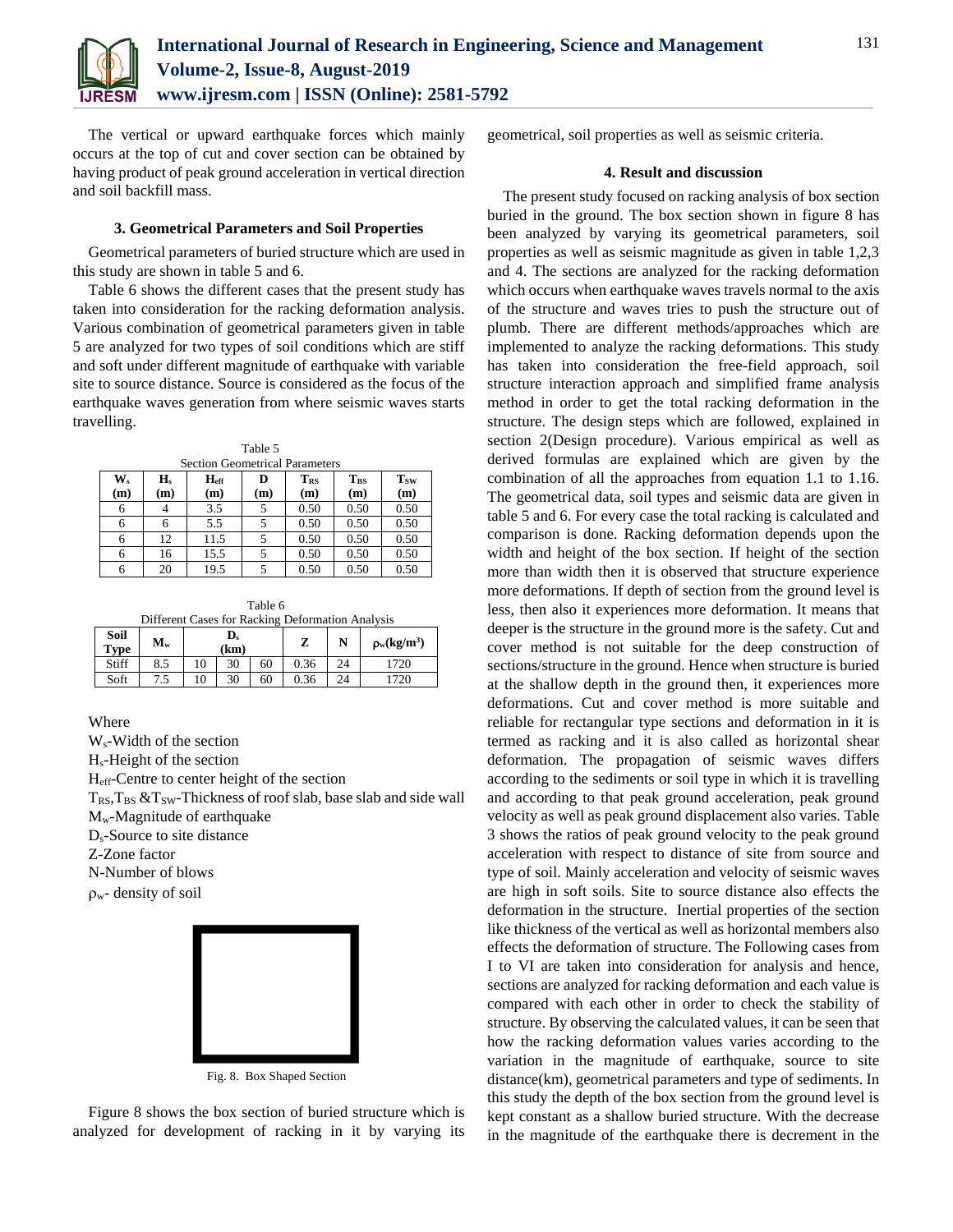

## **International Journal of Research in Engineering, Science and Management Volume-2, Issue-8, August-2019 www.ijresm.com | ISSN (Online): 2581-5792**

deformation of structure. Wider section provides more stability to the structure as compared to the structure having more height.

|           | Case I Mw=8.5, $Ds=10km$ |                                 |                            |                                 |                            |  |  |
|-----------|--------------------------|---------------------------------|----------------------------|---------------------------------|----------------------------|--|--|
|           |                          |                                 | <b>Stiff Soil</b>          |                                 | <b>Soft Soil</b>           |  |  |
| W.<br>(m) | $\mathbf{H}_s$<br>(m)    | $\Delta_{\mathrm{F-F}}$<br>(mm) | $\Delta$ Structure<br>(mm) | $\Delta_{\mathrm{F-F}}$<br>(mm) | $\Delta$ Structure<br>(mm) |  |  |
| 6         | 6                        | 11.90                           | 27.81                      | 17.94                           | 41.92                      |  |  |
|           |                          | 7.93                            | 18.31                      | 11.96                           | 27.60                      |  |  |
| 6         | 12                       | 23.80                           | 56.35                      | 35.87                           | 84.94                      |  |  |
| 6         | 16                       | 31.73                           | 75.39                      | 47.83                           | 113.63                     |  |  |
|           | 20                       | 39.67                           | 94.43                      | 59.79                           | 142.33                     |  |  |

|  |  |  | Case II $Mw=8.5$ , $Ds=30km$ |
|--|--|--|------------------------------|
|--|--|--|------------------------------|

| H <sub>s</sub><br>$W_s$ |     |                                 | <b>Stiff Soil</b>          | <b>Soft Soil</b>                |                            |
|-------------------------|-----|---------------------------------|----------------------------|---------------------------------|----------------------------|
| (m)                     | (m) | $\Delta_{\mathrm{F-F}}$<br>(mm) | $\Delta$ Structure<br>(mm) | $\Delta_{\mathrm{F-F}}$<br>(mm) | $\Delta$ Structure<br>(mm) |
| 6                       | 6   | 12.43                           | 29.05                      | 16.27                           | 38.02                      |
| 6                       | 4   | 8.29                            | 19.12                      | 10.85                           | 25.03                      |
| 6                       | 12. | 24.86                           | 58.86                      | 32.54                           | 77.05                      |
| 6                       | 16  | 33.14                           | 78.74                      | 43.39                           | 103.07                     |
| 6                       | 20  | 41.43                           | 98.62                      | 54.23                           | 129.10                     |

|  | Case III $Mw=8.5$ , $Ds=60km$ |
|--|-------------------------------|

| $W_s$ | H <sub>s</sub> | <b>Stiff Soil</b>               |                            | <b>Soft Soil</b>                |                            |
|-------|----------------|---------------------------------|----------------------------|---------------------------------|----------------------------|
| (m)   | (m)            | $\Delta_{\mathrm{F-F}}$<br>(mm) | $\Delta$ Structure<br>(mm) | $\Delta_{\mathrm{F-F}}$<br>(mm) | $\Delta$ Structure<br>(mm) |
| 6     | 6              | 12.76                           | 29.82                      | 16.74                           | 39.11                      |
| 6     |                | 8.51                            | 19.63                      | 11.16                           | 25.75                      |
| 6     | 12             | 25.52                           | 60.42                      | 33.47                           | 79.26                      |
| 6     | 16             | 34.02                           | 80.83                      | 44.63                           | 106.03                     |
| 6     | 20             | 42.53                           | 101.25                     | 55.79                           | 132.81                     |

*Case IV Mw=7.5, Ds=10km*

| H <sub>s</sub><br>$W_s$ |     | <b>Stiff Soil</b>               |                            | <b>Soft Soil</b>                |                            |
|-------------------------|-----|---------------------------------|----------------------------|---------------------------------|----------------------------|
| (m)                     | (m) | $\Delta_{\mathrm{F-F}}$<br>(mm) | $\Delta$ Structure<br>(mm) | $\Delta_{\mathrm{F-F}}$<br>(mm) | $\Delta$ Structure<br>(mm) |
| 6                       | 6   | 9.26                            | 21.63                      | 13.87                           | 32.41                      |
| 6                       |     | 6.17                            | 14.24                      | 9.25                            | 21.34                      |
| 6                       | 12  | 18.51                           | 43.83                      | 27.74                           | 65.68                      |
| 6                       | 16  | 24.68                           | 58.64                      | 36.98                           | 87.87                      |
|                         | 20  | 30.85                           | 73.44                      | 46.23                           | 110.05                     |

*Case V Mw=7.5, Ds=30km*

| $\mathbf{W_{S}}$<br>(m) | $\mathbf{H}_s$<br>(m) | <b>Stiff Soil</b>               |                         | <b>Soft Soil</b>                                         |                            |
|-------------------------|-----------------------|---------------------------------|-------------------------|----------------------------------------------------------|----------------------------|
|                         |                       | $\Delta_{\mathrm{F-F}}$<br>(mm) | $\Delta$ Structure (mm) | $\mathbf{\Delta}_{\mathbf{F}\text{-}\mathbf{F}}$<br>(mm) | $\Delta$ Structure<br>(mm) |
| 6                       | 6                     | 8.40                            | 19.62                   |                                                          | 25.71                      |
| 6                       |                       | 5.60                            | 12.92                   | 7.33                                                     | 16.93                      |
| 6                       | 12                    | 16.79                           | 39.76                   | 22                                                       | 52.10                      |
| 6                       | 16                    | 22.39                           | 53.19                   | 29.34                                                    | 69.70                      |
| 6                       | 20                    | 27.99                           | 66.62                   | 36.67                                                    | 87.30                      |

*Case VI Mw=7.5, Ds=60km*

| $W_{s}$<br>(m) | H <sub>s</sub><br>(m) | <b>Stiff Soil</b>               |                            | <b>Soft Soil</b>                |                            |
|----------------|-----------------------|---------------------------------|----------------------------|---------------------------------|----------------------------|
|                |                       | $\Delta_{\mathrm{F-F}}$<br>(mm) | $\Delta$ Structure<br>(mm) | $\Delta_{\mathrm{F-F}}$<br>(mm) | $\Delta$ Structure<br>(mm) |
| 6              | 6                     | 10.25                           | 23.95                      | 13.40                           | 31.32                      |
| 6              |                       | 6.83                            | 15.77                      | 8.93                            | 20.62                      |
| 6              | 12                    | 20.49                           | 48.53                      | 26.80                           | 63.47                      |
| 6              | 16                    | 27.33                           | 64.92                      | 35.74                           | 84.91                      |
| 6              | 20                    | 34.16                           | 81.31                      | 44.67                           | 106.35                     |



Fig. 9. Variation of Peak Ground Velocity to The Peak Ground Acceleration According to Magnitude of Earthquake and Soil Sediment

Graph in figure 9 shows that how the ratio of peak ground velocity and peak ground acceleration varies with the change in magnitude of earthquake and source to site distance for stiff and soft soil. Peak ground velocity (PGV) is the strong ground motion which occurs during the earthquake shaking. and Peak ground acceleration (PGA) is equal to the amplitude of the largest absolute acceleration recorded on an accelerogram at a site during a particular earthquake.

#### **5. Conclusion**

From the results it is observed that sections buried in soft soil are more vulnerable towards racking as compared to stiff soil/sandy soil and also signified about the probability of exceedance in racking deformation by assuming different cases from I to VI. Inertial properties like adequate thickness of horizontal and vertical members should be taken for effective performance. Speed of the earthquake shear waves in soft soil are high. Hence the values of peak ground velocity and acceleration of shear waves or earthquake waves are comparatively more in soft soil than stiff and rocky soils. Structure constructed nearer to source of earthquake waves experiences more destruction. Sections having balanced height to width ratio are more stable. Wider sections with less height gave efficient results and stability. Hence in cut and cover method the sections with more height as compared to width should be avoided as they are more vulnerable towards cracking and racking.